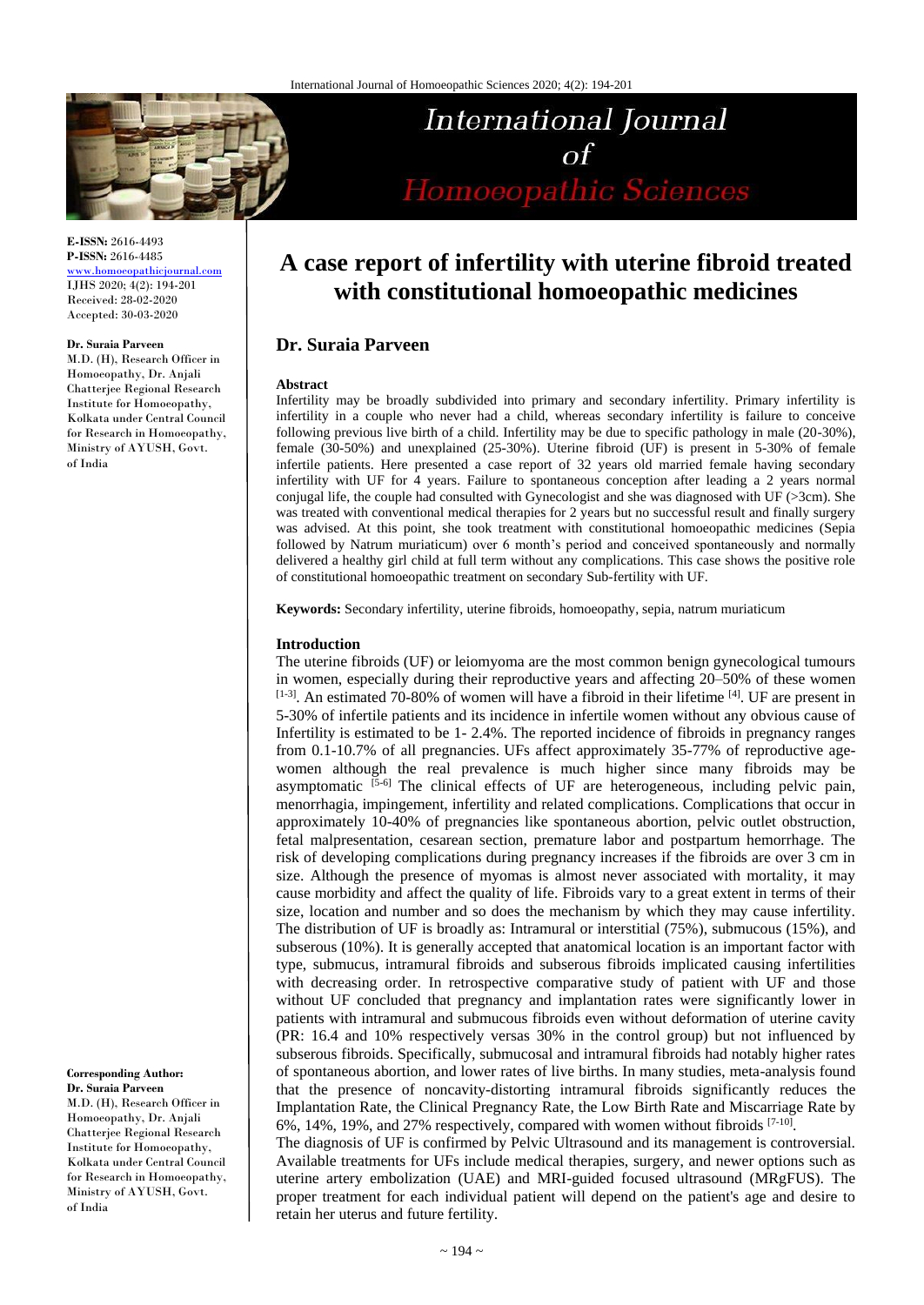Medical therapies are considered as the first-line treatment but their long term uses develop adverse effects. Surgery/myomectomy is still the better choice for women who desire to have a child but it may cause the risk of significant morbidity like infection, postoperative adhesion formation, infertility and its permanently removal is difficult. The fertility improvement outcome is still questionable after myomectomy in women. UAE though has an advantage over myomectomy and hysterectomy for symptomatic uterine fibroids but is associated with a higher rate of complications. Designing individualized management plans will ensure optimal outcomes and maximal patient satisfaction [10-12].

Literature review in Homoeopathy revealed studies [13-14] and case reports [15-16] in which uterine fibroids had been treated successfully with homoeopathic medicine. It also had been shown in the review article of 'Homeopathic treatment of infertility: A medical and bioethical perspective', the author has observed the homoeopathic approach and the bioethical implications to infertility and proposed that monitoring the effects of homoeopathic remedies on infertile women may be an effective method to assess the efficacy of this form of alternative medicine [17]

Here, I presented a case of secondary infertility in a female with having UF who was long been treated with modern medical therapies but no spontaneous conception had been achieved and finally she was advised for surgery. For avoiding the surgery she attended to Out Patient Department of Dr. Anjali Chatterjee Regional Research Institute for Homoeopathy [(DACRRI)-H], Kolkata for Homoeopathic treatment.

#### **Case Report**

A 32 years old, muslim, married woman from middle socioeconomic status family presented at OPD of DACRRI (H), in July 2018, with a complaint of having uterine fibroid with secondary infertility since 4 years.

#### **History of present illness**

There was history of spontaneous first pregnancy and normally delivered a male child at local hospital without any complications. Her first child is eight years old. After four years of her first child, couple tried for last 2.5 years for second issue but failed to conceive. There after she consulted and took treatment by Gynecologist for conception and that time incidentally she was diagnosed with UF which was revealed by Pelvic ultrasound (report was misplaced). She was treated with medical therapies by Gynecologist for 1.5 years but no positive results were found. On dated 12-07-18, Pelvic ultrasound was done which revealed a large UF, measuring 3.4 x 2.4 x 1.9 centimeters (Fig.1) in the anterior wall of the fundus of uterus and then Gynecologist advised her for surgical removal of UF for spontaneous pregnancy. The patient did not agree for surgery and finally she landed up at DACRRI for homoeopathic treatment for UF with hope of pregnancy for second time.

Her menstrual cycle was early (Menstrual cycle -23-25 day) with moderate flow lasting for 5–6 days or more associated with pelvic pain. She has dark complexion and normal BMI (height  $-152$ ; weight $-58$  kgs; BMI 27.055). There was a history of Leucorrhoea < daytime.

There was a history of chicken pox at 12 years of age. She has been suffering from rhinitis and dust allergy last two years. There was a history of chronic obstructive pulmonary disease in her father and hypertension in her mother. Another family history was not reported.

## **Homoeopathic generalities**

For totality of symptoms the general symptoms (mental  $\&$ physical generals) were considered along with disease symptoms.

## **Mental generals**

Sad, depressed with melancholic appearance. Always thinking about her health. Anxious about surgery for UF and her secondary fertility. She prefers being alone and a quiet environment. She is mild, reserve, introvert and does not express herself to others.

## **Physical generals**

Her menstrual cycle was regular (28-30 days) but last 6 months cycle become early (22-24 days), with moderate flow, dark clotted, associated with lower abdominal pain < during menses; leucorrhoea – thick or thin mucus < during day time. She also had decreased appetite with moderate thirst. She has the tendency of constipation with passing dry, hard, stool. She was thermally ambithermic; There was desire meat ++, cold food +++ and spicy food ++  $\&$  aversion to bread+; profuse sweat in all over the body, offensive; sleeplessness for last few months due to anxiety for her diseases. Headache with band like sensation < noise and mental exertion.

A detailed case taking was done to construct the totality, as per principles of Homoeopathy.<sup>18</sup> After evaluation and analysis of symptom totality the following characteristics symptoms were considered for repertorisation. Using the Kent Repertory, by Hompath Classic M.D Software, Ver. 1.0. repertorial analysis was done [19-20] [Table 1].

The following characteristic symptoms were considered for repertorisation:

- Sad, depressed with melancholic appearance.
- Always thinking about her health and disease
- Fear and anxious about disease  $\lt$ thinking complaints.<br>
She prefers being alone and a quiet environment
- She prefers being alone and a quiet environment<br>• Forgetful, cannot remind things where kent
- Forgetful, cannot remind things where kept
- Infertility<br>Menses re
- Menses regular, mostly early<br>Menses more clotted, offen
- Menses more clotted, offensive<br> $\frac{1}{2}$  Pain in lower abdomen, more during
- Pain in lower abdomen, more during menses<br>Performance the performance of the much  $\epsilon$  day time
- Leucorrhoea thin or thick mucus < day time
- Desire for meat $+++$  spicy foods $++$
- $\blacksquare$  Desire for cold food + + +
- $\blacksquare$  Aversion to bread<sup>++</sup>.
- **•** Profuse offensive perspiration on axial and inguinal regions /flexor parts.
- Large uterine fibroid of uterus
- Headache with band like sensation < noise and mental exertion
- Constipation Hard and dry stool < during menses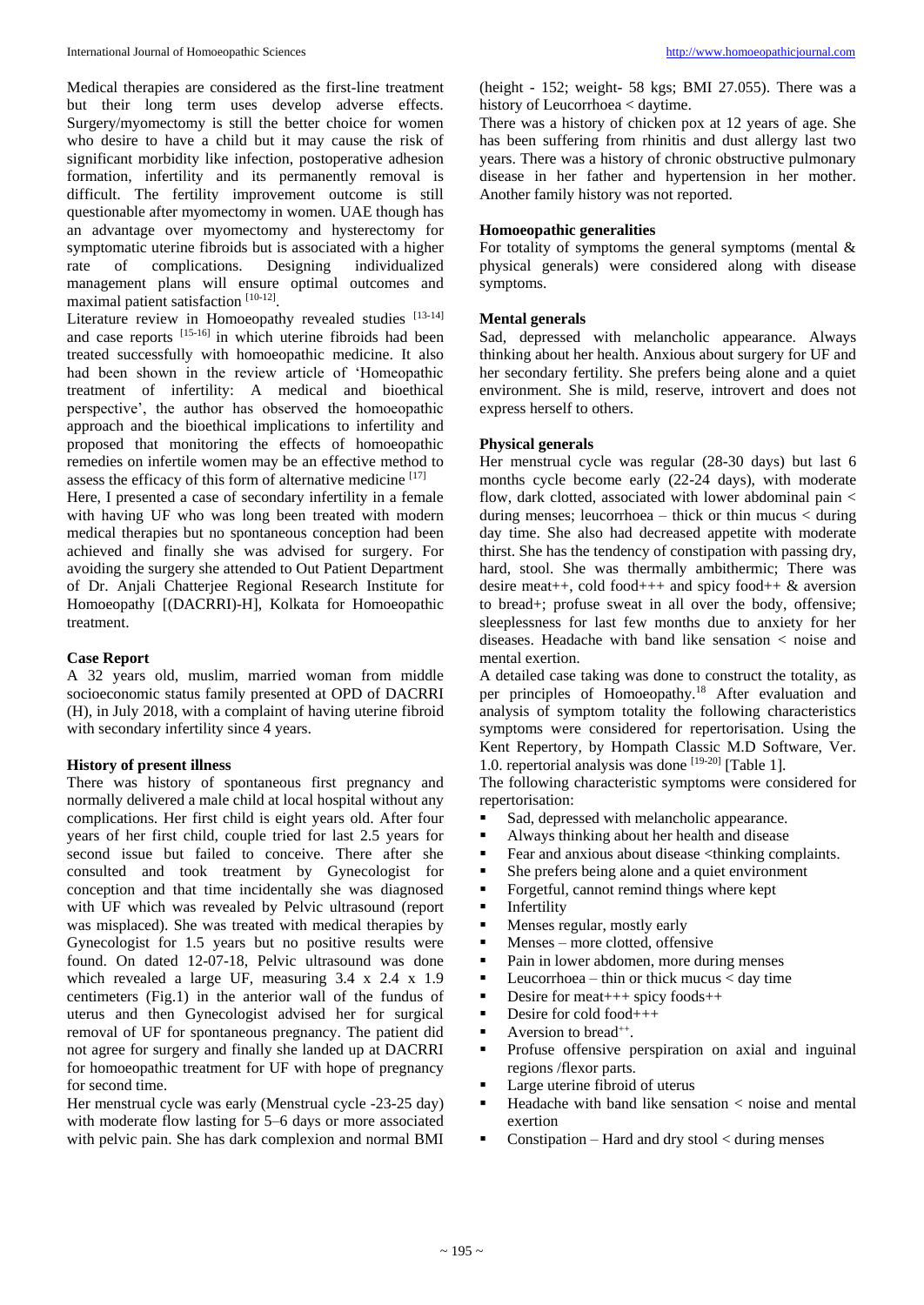**Table 1:** Repertorisation software chart

| Normal<br>Repertorisation                                                |                         |                         |                         |                         |                         |                         |                                          |                         |                         |                         |                         |                         |                         |                         |                                         |
|--------------------------------------------------------------------------|-------------------------|-------------------------|-------------------------|-------------------------|-------------------------|-------------------------|------------------------------------------|-------------------------|-------------------------|-------------------------|-------------------------|-------------------------|-------------------------|-------------------------|-----------------------------------------|
|                                                                          | Sep                     | Sulph                   |                         |                         |                         |                         | Nat-m<br>Calc<br>La ch<br>Nux-v<br>Graph |                         | Kali-c<br>Phos          |                         | Puls                    | $\overline{5}$          | Plat                    | Rhus-                   | Nit-ac                                  |
|                                                                          |                         |                         |                         |                         |                         |                         |                                          |                         |                         |                         |                         |                         |                         |                         |                                         |
| <b>Totality</b><br><b>Symptoms Covered</b>                               | 30<br>14                | 25<br>$12\,$            | 24<br>11                | 24<br>10                | 23<br>$11$              | 22<br>9                 | 21<br>12                                 | 21<br>8                 | 20<br>$\bf{11}$         | 20<br>10                | 20<br>9                 | 20<br>9                 | 19<br>10                | 17<br>9                 | 17<br>B                                 |
| [KT] [Mind]Sadness, mental depression:                                   | 3                       | 3                       | 3                       | $\overline{\mathbf{3}}$ | 3                       | $\overline{\mathbf{3}}$ | $\overline{\mathbf{2}}$                  | $\overline{\mathbf{3}}$ | $\overline{2}$          | $\overline{2}$          | 3                       | $\mathbf{2}$            | $\overline{\mathbf{3}}$ | $\overline{\mathbf{3}}$ | 3                                       |
| [KT] [Mind]Anxiety:Health,about:                                         | $\mathbf 2$             | 1                       |                         | $\hat{\mathbf{z}}$      | $\mathtt{1}$            |                         | $\mathbf{1}$                             |                         | $\mathbf 1$             | $\overline{\mathbf{2}}$ | $\mathbf 1$             | $\mathbf{1}$            |                         |                         | 3                                       |
| [KT] [Mind]Company:Aversion to:                                          | $\overline{2}$          | $\overline{2}$          | $\overline{\mathbf{3}}$ | $\mathbf{1}$            | $\overline{2}$          | $\overline{\mathbf{2}}$ | $\overline{\mathbf{3}}$                  | $\mathbf{1}$            | ı                       | 1                       | $\overline{2}$          |                         | $\overline{\mathbf{2}}$ | $\overline{\mathbf{2}}$ |                                         |
| [KT] [Stomach]Desires:Sweets:                                            | $\overline{\mathbf{2}}$ | $\overline{\mathbf{3}}$ | 1                       | $\overline{\mathbf{2}}$ |                         | 3                       | ${\bf 1}$                                |                         | $\overline{\mathbf{2}}$ |                         |                         |                         |                         | $\overline{\mathbf{2}}$ |                                         |
| [KT] [Stomach]Desires:Bitter food:                                       |                         |                         | $\overline{\mathbf{2}}$ |                         |                         |                         |                                          |                         |                         |                         |                         |                         |                         |                         |                                         |
| [KT] [Stomach]Aversion:Bread:                                            | $\overline{\mathbf{2}}$ | $\mathbf{1}$            | 3                       |                         | $\mathbf 1$             | $\overline{2}$          | $\overline{\mathbf{2}}$                  |                         | $\overline{\mathbf{2}}$ | $\mathbf 2$             | 2                       |                         |                         |                         | $\overline{\mathbf{2}}$<br>$\mathbf 1$  |
| [KT] [Genitalia female]Menses:Early,too:                                 |                         |                         |                         |                         |                         |                         |                                          |                         |                         |                         |                         |                         |                         |                         |                                         |
| [KT] [Genitalia female]Menses:Clotted:                                   | $\,$ 1 $\,$             | 2                       | $\overline{2}$          | $\mathbf 3$             | 3                       | 2                       | $\mathbf 1$                              |                         | $\mathbf 1$             |                         | 3                       |                         |                         | 3                       | 3<br>$\mathbf 1$                        |
| [KT] [Genitalia female]Menses:Painful,dysmenonhoea:                      | 2                       | $\overline{\mathbf{z}}$ | 1                       | $\overline{\mathbf{2}}$ | $\overline{2}$          | $\overline{2}$          | $\overline{\mathbf{z}}$                  | $\overline{\mathbf{z}}$ | $\overline{\mathbf{3}}$ | $\mathbf 2$             | $\overline{\mathbf{z}}$ |                         | $\mathbf{1}$            | $\overline{\mathbf{z}}$ | $\mathtt{1}$<br>$\overline{\mathbf{2}}$ |
| [KT] [Genitalia female]Tumours:Uterus:Fibroid:                           |                         |                         |                         | $\mathbf 3$             | $\overline{\mathbf{2}}$ | $\tilde{\mathbf{2}}$    | $\mathbf{1}$                             |                         | $\overline{2}$          | 3                       |                         |                         | $\boldsymbol{2}$        | 1                       | $\mathbf{1}$                            |
| [KT] [Genitalia female]Leucomhoea:Menses:Before:                         | $\mathbf 3$             | $\overline{\mathbf{2}}$ | $\overline{\mathbf{2}}$ | $\overline{\mathbf{3}}$ | $\overline{2}$          |                         |                                          | 3                       |                         | $\overline{\mathbf{2}}$ |                         | $\mathbf 2$             | $\mathbf 2$             | $\mathbf 1$             |                                         |
| [KT] [Genitalia female]Leucomhoea:Daytime only:                          | $\mathbf 1$             |                         |                         |                         |                         |                         |                                          |                         |                         |                         |                         |                         |                         | $\mathbf 1$             |                                         |
| [KT] [Perspiration]Odour:Offensive:                                      | 3                       | 3                       |                         |                         | $\overline{\mathbf{2}}$ | 3                       | 3                                        | 3                       | $\mathbf 1$             |                         | $\overline{\mathbf{2}}$ | 3                       | 3                       |                         | $\mathbf 3$<br>$\bar{\bf 2}$            |
| [KT] [Head]Pain,headache in general:Closing eyes:Amel:                   | $\mathbf 2$             | $\overline{\mathbf{2}}$ | ı                       | $\overline{\mathbf{2}}$ |                         |                         | $\mathbf 1$                              |                         |                         |                         |                         |                         | 3                       | 1                       | $\mathbf 1$                             |
| [KT] [Rectum]Constipation:Menses:During:                                 | 3                       | 1                       | 3                       |                         |                         |                         |                                          | $\mathbf{1}$<br>3       |                         | 3                       | 1                       |                         | 3                       | 3                       |                                         |
| [KT] [Rectum]Constipation:Stool remains long time in the rectum with n ( | $\mathbf{1}$            |                         |                         |                         |                         | $\overline{2}$          |                                          |                         | 3                       |                         |                         |                         |                         |                         |                                         |
| [KT] [Stool]Hard:                                                        | 3                       | 3                       | 3                       |                         | 3                       | 3                       | 3                                        | 3                       | 3                       | $\overline{\mathbf{2}}$ | з                       | $\overline{\mathbf{2}}$ | 3                       | $\overline{\mathbf{2}}$ | $\mathbf{1}$                            |
|                                                                          |                         |                         |                         |                         |                         |                         |                                          |                         |                         |                         |                         |                         |                         |                         |                                         |
|                                                                          |                         |                         |                         |                         |                         |                         |                                          |                         |                         |                         |                         |                         |                         |                         |                                         |
|                                                                          |                         |                         |                         |                         |                         |                         |                                          |                         |                         |                         |                         |                         |                         |                         |                                         |
| Total Symptoms: 17<br>Symptoms 1 to 17                                   |                         |                         | Remedies 1 to 15        |                         |                         |                         |                                          |                         |                         |                         |                         |                         |                         |                         | Total Remedies: 297                     |

## **Clinical findings and diagnostic assessment**

On previous clinical findings and Pelvic ultrasound revealed it was found to be a case of a large UF with secondary fertility. She had taken treatment from Gynaecologist for spontaneous conception from 2016 to 2018 off and on. It was found that there was no any other significant pathological cause or reproductive factors (male factors, tubal, ovarian and hormonal factors) for failure to conceive except uterine fibroid. Based on detailed workup by Gynaecologists and clinical evaluation, this was found to be a case of Subfertility due to large uterine fibroid.

## **Therapeutic intervention, follow‑up and outcome**

Homoeopathic medicines were procured from Hahnemann Publishing Company Pvt. Ltd. (Good Manufacturing Practice certified ISO 9001:2008 unit) and dispensed from DACRRI (H) dispensary. The homoeopathic Similimum Sepia was prescribed on the basis of symptom similarity, individualisation, and miasmatic analysis with the holistic concept of Homoeopathy. Treatment was started with constitutional homoeopathic medicine *Sepia* with increasing potencies (200C, 1M, 10M) and completed with its complementary medicine Natrum muriaticum [21-24]

Sepia initiated the improvement and Natrum muriaticum completed the cure, i.e., natural conception has been occurred in patient. Pelvic Ultrasound [Fig.3] revealed a gestational sac with significant regression of UF in size, measuring 10 x 12 x 8 mm. Over a period of five months of treatment with individualized constitutional homoeopathic medicine Sepia and Natrum muriaticum have given successful result in patient with secondary infertility and UF. Finally without any complications the patient delivered normally a mature healthy female baby [Figure.4].

The final outcome and possible causal attribution of the changes in this case were assessed using the 'Modified Naranjo Criteria' as proposed by the HPUS Clinical data Working Group<sup>[25]</sup> (December 2015) [Table 3]. The total score of outcome as per the Modified Naranjo Criteria was 09, which was close to the maximum score 13. This explicitly shows the positive causal attribution of the individualized homoeopathic treatment towards this case of uterine fibroid with secondary infertility.

The evidences of UF and infertility have been submitted as images (Before, during and after treatment) as follows: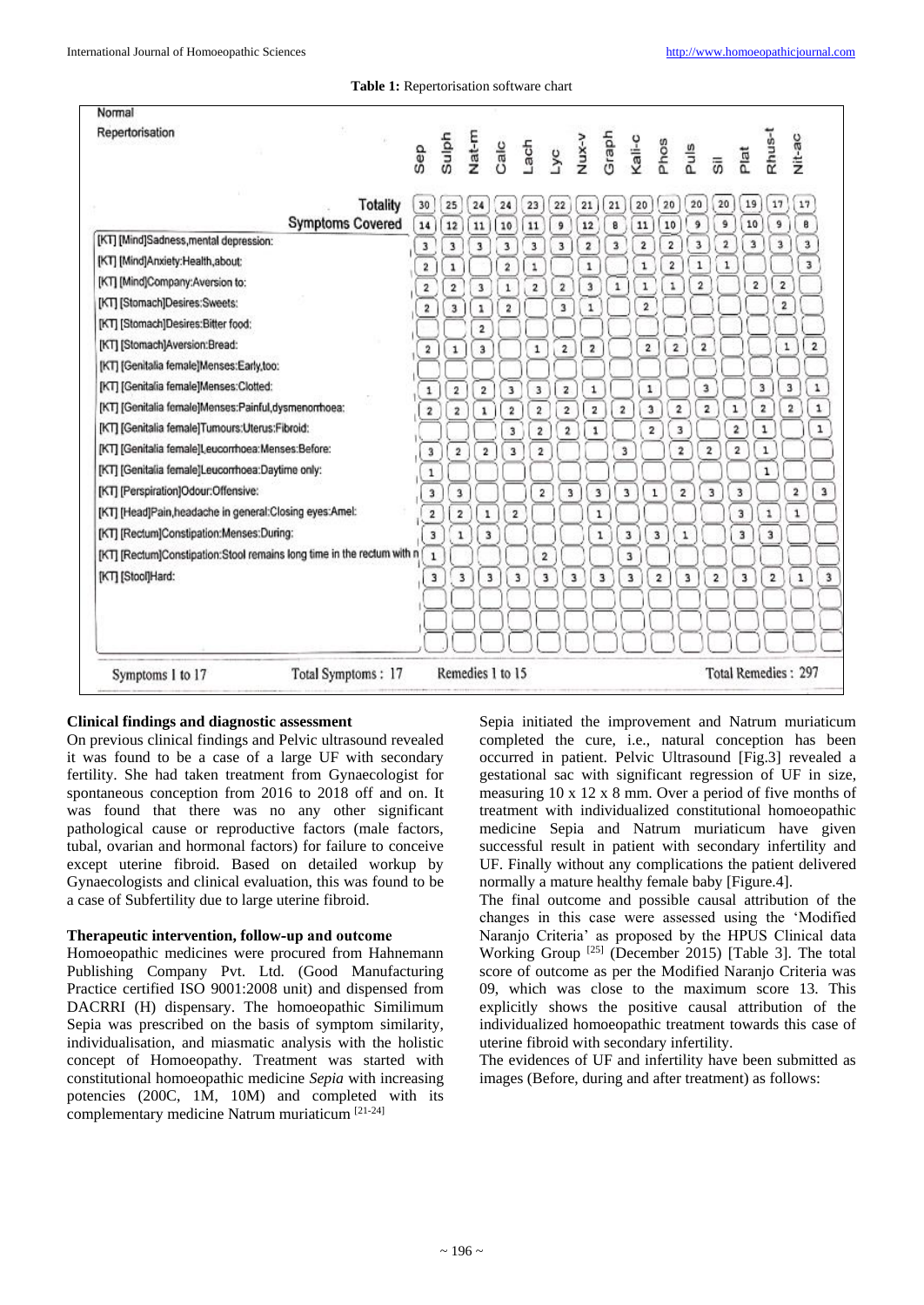|                   |                                                                       |                                                                                                      |                                                                    | EXAM DATE. : 12/07/2018 07.41 AM                                                              |
|-------------------|-----------------------------------------------------------------------|------------------------------------------------------------------------------------------------------|--------------------------------------------------------------------|-----------------------------------------------------------------------------------------------|
| REFR. NO.         | : 09/B/1618                                                           |                                                                                                      |                                                                    | REPORT DATE: 12/07/2018 01.59 PM                                                              |
| NAME              |                                                                       |                                                                                                      |                                                                    | $\mathbb{R}^n$ and the contribution of the contribution of the contribution of $\mathbb{R}^n$ |
| SEX / AGE         | : Female / 32 Year                                                    |                                                                                                      |                                                                    |                                                                                               |
| REFR BY.          |                                                                       |                                                                                                      |                                                                    |                                                                                               |
|                   |                                                                       |                                                                                                      |                                                                    |                                                                                               |
|                   |                                                                       | REAL TIME ULTRASONOGRAPHY OF LOWER ABDOMEN HAS BEEN PERFORMED                                        |                                                                    |                                                                                               |
| <b>KIDNEYS</b>    |                                                                       | : The kidneys are normal in position, size, shape and outline,                                       |                                                                    |                                                                                               |
|                   |                                                                       | The parenchyma is normal.                                                                            |                                                                    |                                                                                               |
|                   |                                                                       | The corticomedullary differentiation is maintained.<br>No hydronephrotic change or calculus is seen. |                                                                    |                                                                                               |
|                   |                                                                       | Kidneys measures : $R.K = 8$ cm, $8$ , $L.K = 9$ cm.                                                 |                                                                    |                                                                                               |
|                   |                                                                       |                                                                                                      |                                                                    |                                                                                               |
| <b>URETERS</b>    |                                                                       | : The ureters are not dilated.                                                                       |                                                                    |                                                                                               |
|                   |                                                                       | <b>URINARY BLADDER</b> : It is well distended. The wall is normal.                                   |                                                                    |                                                                                               |
|                   |                                                                       | No obvious soft tissue mass or intraluminal calculus is seen.                                        |                                                                    |                                                                                               |
|                   |                                                                       |                                                                                                      |                                                                    |                                                                                               |
| <b>UTERUS</b>     |                                                                       | : Bulky uterus showing :-<br>* An intramural fibroid (24 x 22 x 19 mm) at anterior wall.             |                                                                    |                                                                                               |
|                   |                                                                       | * Thick endometrium(21 mm).                                                                          |                                                                    |                                                                                               |
|                   |                                                                       | Endometrial cavity is empty.                                                                         |                                                                    |                                                                                               |
|                   |                                                                       | The cervix is normal.                                                                                |                                                                    |                                                                                               |
|                   |                                                                       | The uterus measures $9 \times 4 \times 5$ cm.                                                        |                                                                    |                                                                                               |
| <b>OVARIES</b>    |                                                                       | : The ovaries are normal in size, shape and echopattern.                                             |                                                                    |                                                                                               |
|                   |                                                                       | Right ovary measures 4.0 x 1.7 cm.                                                                   |                                                                    |                                                                                               |
|                   |                                                                       | Left ovary measures 2.3 x 1.3 cm.                                                                    |                                                                    |                                                                                               |
| <b>CUL-DE-SAC</b> |                                                                       | : No free fluid seen in cul de sac.                                                                  |                                                                    |                                                                                               |
|                   |                                                                       | No free fluid or significant lymphadenopathy is seen.                                                |                                                                    |                                                                                               |
| <b>IMPRESSION</b> |                                                                       | : Bulky uterus showing :-                                                                            |                                                                    |                                                                                               |
|                   |                                                                       | * An intramural fibroid (34 x 24 x 19 mm) at anterior wall.                                          |                                                                    |                                                                                               |
|                   |                                                                       | * Thick endometrium (21 mm).                                                                         |                                                                    |                                                                                               |
|                   |                                                                       |                                                                                                      |                                                                    |                                                                                               |
|                   |                                                                       | Please correlate clinically                                                                          |                                                                    |                                                                                               |
|                   |                                                                       | Sumaru. Marry                                                                                        |                                                                    |                                                                                               |
|                   |                                                                       |                                                                                                      |                                                                    |                                                                                               |
|                   | Dr. Kajal Chandra Ray.<br>M.D.(Radiodiagnosis) Cal<br>+ Queticologist | Dr. Suman Kumar Mondal<br>M.D.(Radiodiagnosis) Cal.<br>Consultant Radiologist                        | Dr. Gargy Mondal<br>M.D.(Radiodiagnosis)<br>Crypton directed \$2.4 | Dr. Samir ChandraTikao<br>DMRD 65                                                             |

**Fig 1:** Pelvic USG report before treatment.

| Unit of - Duckling Diagnosuc Cense ()                                        |                                                                                                                                                                                                                                                           |                                                                     | EXAM DATE. : 12/09/2018 07.41 AM                                                                                      |
|------------------------------------------------------------------------------|-----------------------------------------------------------------------------------------------------------------------------------------------------------------------------------------------------------------------------------------------------------|---------------------------------------------------------------------|-----------------------------------------------------------------------------------------------------------------------|
|                                                                              |                                                                                                                                                                                                                                                           |                                                                     | REPORT DATE: 12/09/2018 01.59 PM                                                                                      |
| NAME<br>: Female / 32 Year<br>SEX / AGE                                      |                                                                                                                                                                                                                                                           |                                                                     | <b>THE REAL PROPERTY OF A STATE OF A STATE OF A STATE OF A STATE OF A STATE OF A STATE OF A STATE OF A STATE OF A</b> |
| REFR BY.                                                                     |                                                                                                                                                                                                                                                           |                                                                     |                                                                                                                       |
|                                                                              | REAL TIME ULTRASONOGRAPHY OF LOWER ABDOMEN HAS BEEN PERFORMED                                                                                                                                                                                             |                                                                     |                                                                                                                       |
| <b>KIDNEYS</b>                                                               | : The kidneys are normal in position, size, shape and outline,<br>The parenchyma is normal.<br>The corticomeduliary differentiation is maintained.<br>No hydronephrotic change or calculus is seen.<br>Kidneys measures ; $R.K = B cm$ . & $L.K = 9 cm$ . |                                                                     |                                                                                                                       |
| <b>URETERS</b>                                                               | : The ureters are not dilated.                                                                                                                                                                                                                            |                                                                     |                                                                                                                       |
|                                                                              | <b>URINARY BLADDER</b> : It is well distended. The wall is normal.<br>No obvious soft tissue mass or intraluminal calculus is seen.                                                                                                                       |                                                                     |                                                                                                                       |
| <b>UTERUS</b>                                                                | : Bulky uterus showing :-<br>* An intramural fibroid (24 x 22 x 19 mm) at anterior wall.<br>* Thick endometrium(21 mm).<br>Endometrial cavity is empty.<br>The cervix is normal.<br>The uterus measures $9 \times 4 \times 5$ cm.                         |                                                                     |                                                                                                                       |
| <b>OVARIES</b>                                                               | : The ovaries are normal in size, shape and echopattern.<br>Right ovary measures 4.0 x 1.7 cm.<br>Left ovary measures 2.3 x 1.3 cm.                                                                                                                       |                                                                     |                                                                                                                       |
| CUL-DE-SAC                                                                   | : No free fluid seen in cul de sac,                                                                                                                                                                                                                       |                                                                     |                                                                                                                       |
|                                                                              | No free fluid or significant lymphadenopathy is seen.                                                                                                                                                                                                     |                                                                     |                                                                                                                       |
| <b>IMPRESSION</b>                                                            | : Bulky uterus showing :-                                                                                                                                                                                                                                 |                                                                     |                                                                                                                       |
|                                                                              | * An intramural fibroid (24 x 22 x 19 mm) at anterior wall.                                                                                                                                                                                               |                                                                     |                                                                                                                       |
|                                                                              | * Thick endometrium (21 mm).                                                                                                                                                                                                                              |                                                                     |                                                                                                                       |
|                                                                              | Please correlate clinically                                                                                                                                                                                                                               |                                                                     |                                                                                                                       |
|                                                                              | Sumaru. Maira                                                                                                                                                                                                                                             |                                                                     |                                                                                                                       |
| Dr. Kajal Chandra Ray.<br>M.D.(Radiodiagnosis) Cal<br><b>Louis Radicions</b> | Dr. Suman Kumar Mondal<br>M.D. (Radiodiagnosis) Cal.<br>Consultant Radiologist                                                                                                                                                                            | Dr. Gargy Mondal<br>M.D.(Radiodiagnosis)<br>Capranaultrand Chardon, | Dr. Samir ChandraTikao<br>DMRD IC-IL                                                                                  |

**Fig 2:** Pelvic USG report during treatment (reduction of size of UF)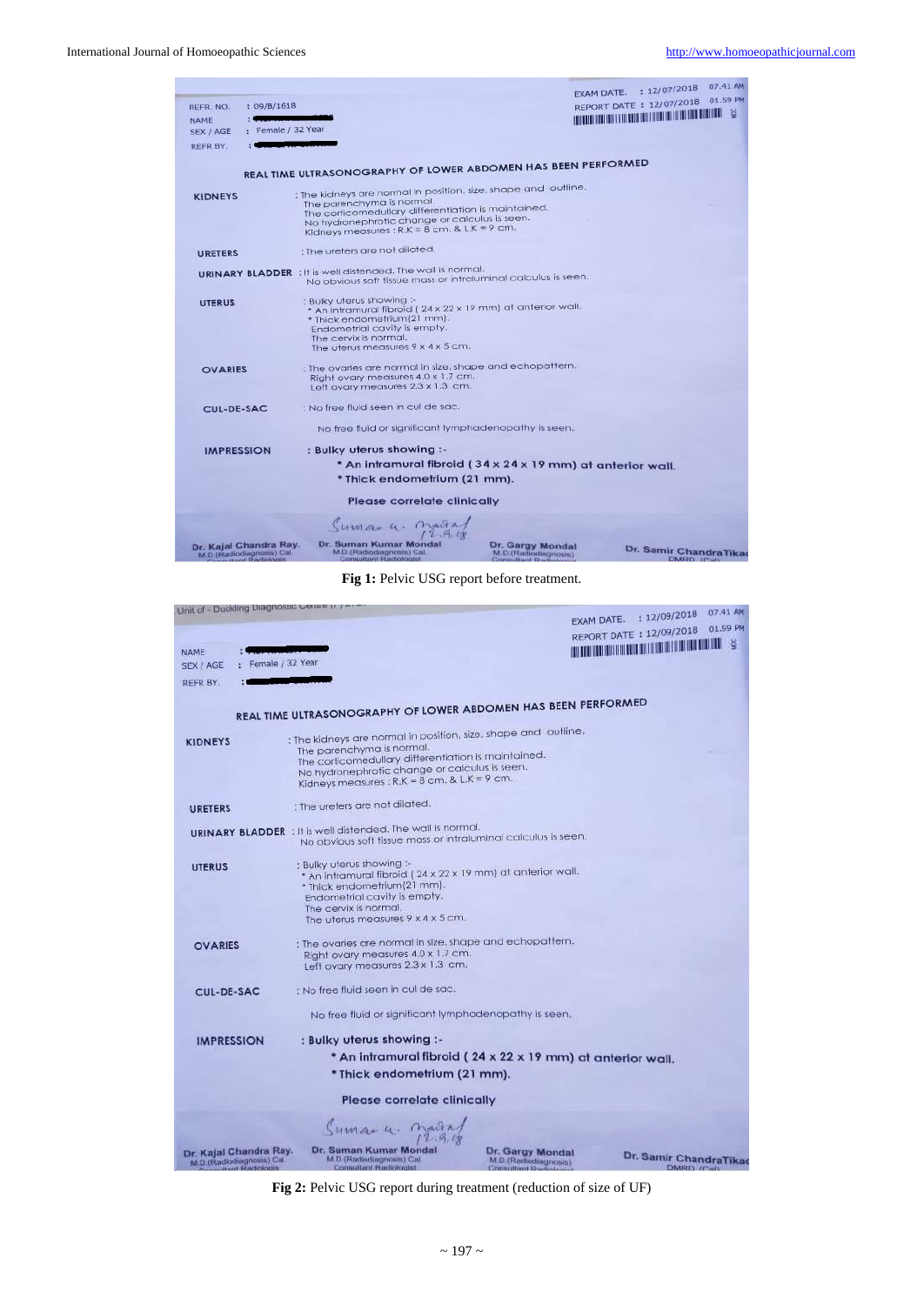| REFR, NO.<br>: 01/B/2274                           |                                                                                          |                                                       | BILL DATE : 18/01/2019 07.13 AM                                                                                      |
|----------------------------------------------------|------------------------------------------------------------------------------------------|-------------------------------------------------------|----------------------------------------------------------------------------------------------------------------------|
| NAME                                               |                                                                                          |                                                       | LAB RECEIPT DATE : 18/01/2019 07:13 AM                                                                               |
| SEX / AGE<br>: Female / 32 Year                    |                                                                                          |                                                       | REPORT DATE: 18/01/2019 11.46 AM                                                                                     |
| REFR BY.                                           |                                                                                          |                                                       | <b>THE REPORT OF STATE OF STATE OF STATE OF STATE OF STATE OF STATE OF STATE OF STATE OF STATE OF STATE OF STATE</b> |
|                                                    |                                                                                          |                                                       |                                                                                                                      |
|                                                    | REAL TIME ULTRASONOGRAPHY OF LOWER ABDOMEN HAS BEEN PERFORMED                            |                                                       |                                                                                                                      |
| <b>POST VOID STUDY</b>                             | : Empty urinary bladder.                                                                 |                                                       |                                                                                                                      |
| <b>UTERUS</b>                                      | : Retroverted, bulky gravid uterus showing                                               |                                                       |                                                                                                                      |
|                                                    | single wellformed intrauterine gestational sac                                           |                                                       |                                                                                                                      |
|                                                    | with MSD of 1.43 cm, corresponding to                                                    |                                                       |                                                                                                                      |
|                                                    | 6 weeks 3 days (± 5 days) maturity.<br>Cardiac activities noted.                         |                                                       |                                                                                                                      |
|                                                    | Retrochorionic space is normal.                                                          |                                                       |                                                                                                                      |
|                                                    | A small (10 x 11 mm) intramural fibroid                                                  |                                                       |                                                                                                                      |
|                                                    | at anterior wall of body of uterus.                                                      |                                                       |                                                                                                                      |
|                                                    | Internal OS is closed.                                                                   |                                                       |                                                                                                                      |
|                                                    | The cervix is normal, measures 3 cm.                                                     |                                                       |                                                                                                                      |
| <b>OVARIES</b>                                     | : The ovaries are normal in size, shape and echopattern.                                 |                                                       |                                                                                                                      |
|                                                    | Right ovary measures 3.0 x 0.9 cm.                                                       |                                                       |                                                                                                                      |
|                                                    | Left ovary measures 2.9 x 2.6 cm.                                                        |                                                       |                                                                                                                      |
| CUL-DE-SAC                                         | : No free fluid seen in cul de sac.                                                      |                                                       |                                                                                                                      |
|                                                    | No free fluid or significant lymphadenopathy is seen.                                    |                                                       |                                                                                                                      |
| <b>IMPRESSION</b>                                  | : 1) Retroverted, bulky gravid uterus showing                                            |                                                       |                                                                                                                      |
|                                                    |                                                                                          | single wellformed intrauterine gestational sac        |                                                                                                                      |
|                                                    |                                                                                          | with MSD of 1.43 cm. corresponding to                 |                                                                                                                      |
|                                                    | 6 weeks 3 days (± 5 days) maturity.                                                      |                                                       |                                                                                                                      |
|                                                    | Cardiac activities noted.                                                                |                                                       |                                                                                                                      |
|                                                    | - Suggested follow-up study                                                              |                                                       |                                                                                                                      |
|                                                    |                                                                                          |                                                       |                                                                                                                      |
|                                                    |                                                                                          | 2) A small (10 x 11 mm) intramural fibroid            |                                                                                                                      |
|                                                    | at anterior wall of body of uterus.                                                      |                                                       |                                                                                                                      |
|                                                    | * I, the undersigned declare that while conducting the ultrasound of Ms. Hafiza Bibi     |                                                       |                                                                                                                      |
|                                                    | * I have neither detected nor disclosed the sex of her foetus to any body in any manner. |                                                       |                                                                                                                      |
|                                                    |                                                                                          |                                                       |                                                                                                                      |
|                                                    | Sumary, Mark                                                                             |                                                       |                                                                                                                      |
|                                                    |                                                                                          |                                                       |                                                                                                                      |
| Dr. Kajal Chandra Ray.                             | Dr. Suman Kumar Mondal                                                                   | Dr. Gargy Mondal                                      | Dr. Samir ChandraTikade                                                                                              |
| M.D.(Radiodiagnosis) Cal.<br>Consultant Radiologis | M.D.(Radiodiagnosis) Cal<br>Consultant Radiologist                                       | M.D.(Radiodiagnosis)<br><b>Consultant Radiologist</b> | DMRD. (Cal)<br><b>Consultant Radiologist</b>                                                                         |
| Regd. No. 52369 (WBMC)                             | Regd. No. 55280 (WBMC)                                                                   | Read, No. 59250 (WRMC)                                | <b>Dead No. 30752 (WRMC)</b>                                                                                         |

**Fig 3:** Pelvic USG report during treatment (Spontaneous conception with reduced size of UF &)

| <b>Patient ID</b><br><b>Ref By</b>                                                                                                               | $\frac{1}{2}$ . The paper is the set<br>$: 2135/19-20$ |                              |                                                             | Sex: Female Age: 32 y<br>Date of Scan: 19/08/2019 |
|--------------------------------------------------------------------------------------------------------------------------------------------------|--------------------------------------------------------|------------------------------|-------------------------------------------------------------|---------------------------------------------------|
|                                                                                                                                                  |                                                        |                              | ULTRASOUND REPORT FOR STANDARD OBSTETRICS                   |                                                   |
| <b>Average Fetal Age</b>                                                                                                                         | $34 \text{ w}$ 06 d $\pm$                              |                              | LMP                                                         | 08/12/2018                                        |
| <b>Estimated Fetal Weight</b>                                                                                                                    | $2372 g + 16%$                                         |                              | Age by LMP                                                  | 36 w 02 d                                         |
| <b>Reason for study</b><br>Foetal heart rate is                                                                                                  | Follow up<br>148 / BPM                                 |                              |                                                             |                                                   |
| Foetal parameters are :                                                                                                                          |                                                        |                              |                                                             |                                                   |
| Number of foetus                                                                                                                                 |                                                        |                              | Single.                                                     |                                                   |
| <b>Presentation</b>                                                                                                                              |                                                        |                              | Cephalie.                                                   |                                                   |
| Fetal body and limb movements                                                                                                                    |                                                        |                              | Adequate<br>Free.                                           |                                                   |
| Foetal neck                                                                                                                                      |                                                        |                              |                                                             |                                                   |
| <b>BPD</b><br>86.6 mm<br>×<br>HC<br>$315.1 \; \mathrm{mm}$<br>AC<br>$297.5 \, \text{mm}$<br>FL.<br>69.0 mm<br>Maternal parameters :<br>Placenta: | GA<br>GA<br>GA<br>GA                                   | 35 W<br>35 W<br>33 W<br>35 W | $0$ D<br>3 <sub>D</sub><br>5 <sub>D</sub><br>3 <sub>D</sub> |                                                   |
| Number                                                                                                                                           |                                                        |                              | Single.                                                     |                                                   |
| Location                                                                                                                                         |                                                        |                              | Right lateral, high up.                                     |                                                   |
| Grade                                                                                                                                            |                                                        |                              | $+11+$                                                      |                                                   |
|                                                                                                                                                  |                                                        |                              | Nil                                                         |                                                   |
| Subplacental collection                                                                                                                          |                                                        |                              |                                                             |                                                   |
|                                                                                                                                                  |                                                        |                              |                                                             |                                                   |
| Length $(L/W)$                                                                                                                                   |                                                        | ÷                            | $L - 31.0$ mm $/W - 27.0$ mm                                |                                                   |
| Internal os and canal                                                                                                                            |                                                        |                              | Closed.                                                     |                                                   |
|                                                                                                                                                  |                                                        |                              |                                                             |                                                   |
| Volume                                                                                                                                           |                                                        | ä.                           | Adequate                                                    |                                                   |
| Cervix :<br>Liquor amnii:<br>Pocket size (average)                                                                                               |                                                        | Ŧ                            | $35.8$ mm                                                   |                                                   |
| $\ast$ One myoma (33.4mm / 20.6mm) seen at anterior uterine wall.                                                                                |                                                        |                              |                                                             |                                                   |

**Fig 4:** Pelvic USG report during pregnancy with foetal profile. (After treatment)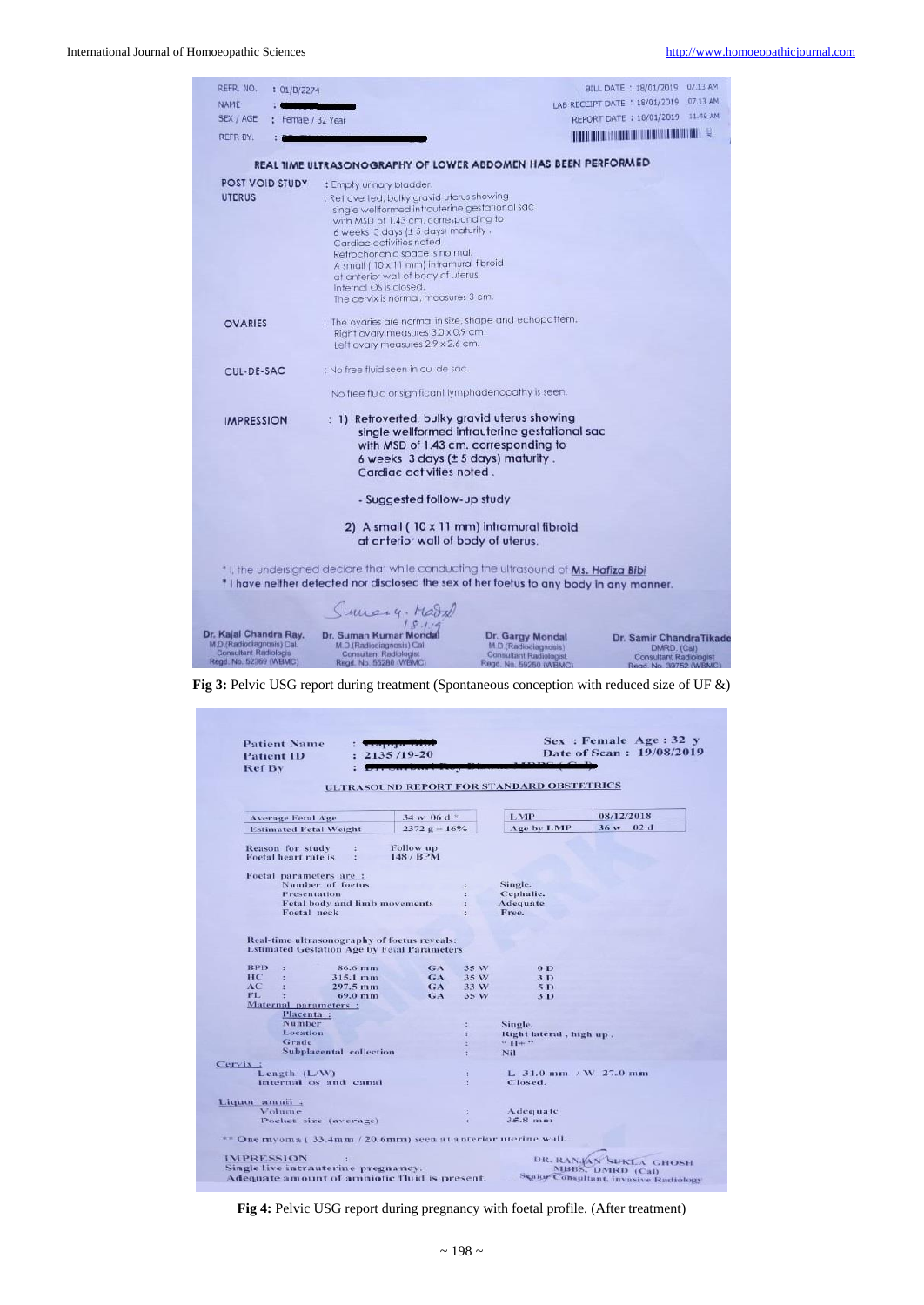# **Table 2:** Timeline including follow-up with intervention

| Date of 1st<br>visit and<br>follow ups | <b>Indications/Symptoms</b>                                                                                                                                                                                                                                                                                                                                    | <b>Prescribed medicine</b><br>with potency & doses      |
|----------------------------------------|----------------------------------------------------------------------------------------------------------------------------------------------------------------------------------------------------------------------------------------------------------------------------------------------------------------------------------------------------------------|---------------------------------------------------------|
| 20-07-2018                             | <b>Baseline</b> presentation<br>Date of Last Menstrual period was-15/07/2018                                                                                                                                                                                                                                                                                   | Sepia 200C/3 doses (D)<br>once daily (OD) for 3<br>days |
| 16-08-2018                             | LMP-08/08/18; Menses -early, (cycle-24 days), but flow-dark, clotted, offensive; Pain in<br>lower abdomen, more during menses- persist; Leucorrhoea - same; stool- hard & other<br>symptoms -same                                                                                                                                                              | Placebo 30 is given                                     |
| 12-09-2018                             | LMP-02/09/18; Menses- early but regular (cycle-25 days), Pain during menses- less, flow<br>better but dark & clotted, leucorrhoea- less, constipation- more hard stool causes anal pain;<br>disturbed sleep; anxiety -more for failure to conception, Headache-persist.                                                                                        | Sepia 1M/2D/OD for 2<br>days                            |
| 10-10-2018                             | LMP-30/09/18; Menses-regular (cycle-28 days) but pain in lower abdomen during<br>menses- less, No leucorrhoea, more anxious & more depressed about issue, Repeated the<br>medicine for further improvement.                                                                                                                                                    | Sepia 1M/2D/OD for 2<br>days                            |
| 12-11-2018                             | LMP-30/10/18; Menstruation -- regular (cycle-30 days) Stand still condition. For further<br>improvement the complementary medicine was prescribed.                                                                                                                                                                                                             | Natrum Muriaticum 1M<br>/3D/OD for 3 days               |
| 13-12-2018                             | LMP-30/11/18 Regular cycle, Flow-moderate, clotted -less, no pain during - less; No<br>Leucorrhoea, Headache- less, constipation- better, Anxiousness & depression - persists.                                                                                                                                                                                 | Natrum Muriaticum 1M<br>/3D/OD for 3 days               |
| 10-01-2019                             | LMP-01/12/18; No menses appear. Amenorrhea since one month. Advise for Urine<br>Pregnancy Test on 15/01/18.                                                                                                                                                                                                                                                    | No medicine                                             |
| 16-01-2019                             | Reported pregnancy test - positive.<br>She feels happy. Advise for rest and avoid physical exertion.<br>Advised for Pelvic ultrasound with fetal profile to find out gestational sac                                                                                                                                                                           |                                                         |
| $24-01-19$                             | Pelvic ultrasound was done on 18-01-18 which showed pregnancy with intrauterine<br>gestational sac (Fig.3). A single intrauterine pregnancy of 6 weeks 3 days maturity with<br>regression of UF in size. She became happy for spontaneous conception.                                                                                                          |                                                         |
| $06-09-19$<br>20-12-2019               | She took symptomatic treatment for nausea, morning sickness and other problems from<br>time to time. Also she was under in Government hospital for Antenatal care. Pelvic USG<br>(Fig.4) showed no complication during pregnancy. On 02/09/19 she delivered normally a<br>healthy full term girl child without any complications at local Government Hospital. |                                                         |

| S.<br>no.      | <b>Item</b>                                                                                                                                                                                                                                                        | <b>Yes</b> | N <sub>0</sub> | <b>Not</b><br>sure or<br>N/A |
|----------------|--------------------------------------------------------------------------------------------------------------------------------------------------------------------------------------------------------------------------------------------------------------------|------------|----------------|------------------------------|
| 1              | Was there an improvement in the main symptom or condition for which the homoeopathic<br>medicine was prescribed?                                                                                                                                                   | $+2$       | $-1$           | $\overline{0}$               |
| $\overline{c}$ | Did the clinical improvement occur within a plausible time frame relative to the drug<br>intake?                                                                                                                                                                   | $+1$       | $-2$           | $\Omega$                     |
| 3              | Was there an initial aggravation of symptom? (need to define in glossary)                                                                                                                                                                                          | $+1$       | $\theta$       | $\mathbf{0}$                 |
| 4              | Did the effect encompass more than the main symptom or condition, <i>i.e.</i> , were other<br>symptoms ultimately improved or changed?                                                                                                                             | $+1$       | $\Omega$       | $\Omega$                     |
| 5              | Did overall wellbeing improve? (suggest using validated scale)                                                                                                                                                                                                     | $+1$       | $\Omega$       | $\Omega$                     |
| 6<br>(A)       | Direction of cure: did some symptoms improve in the opposite order of the development of<br>symptoms of the disease?                                                                                                                                               | $+1$       | $\Omega$       | $\overline{0}$               |
| 6<br>(B)       | Direction of cure: did at least two of the following aspects apply to the order of<br>improvement of symptoms -from organs of more importance to those of less importance<br>- from deeper to more superficial aspects of the individual - from the top downwards. | $+1$       | $\Omega$       | $\Omega$                     |
| 7              | Did öld symptoms" (defined as non-seasonal and non-cyclical that were previously thought<br>to have resolved) reappear temporarily during the course of improvement?                                                                                               | $+1$       | $\Omega$       | $\Omega$                     |
| 8              | Are there alternate causes (other than the medicine) that-with a high probability-could have                                                                                                                                                                       | $-3$       | $+1$           | $\Omega$                     |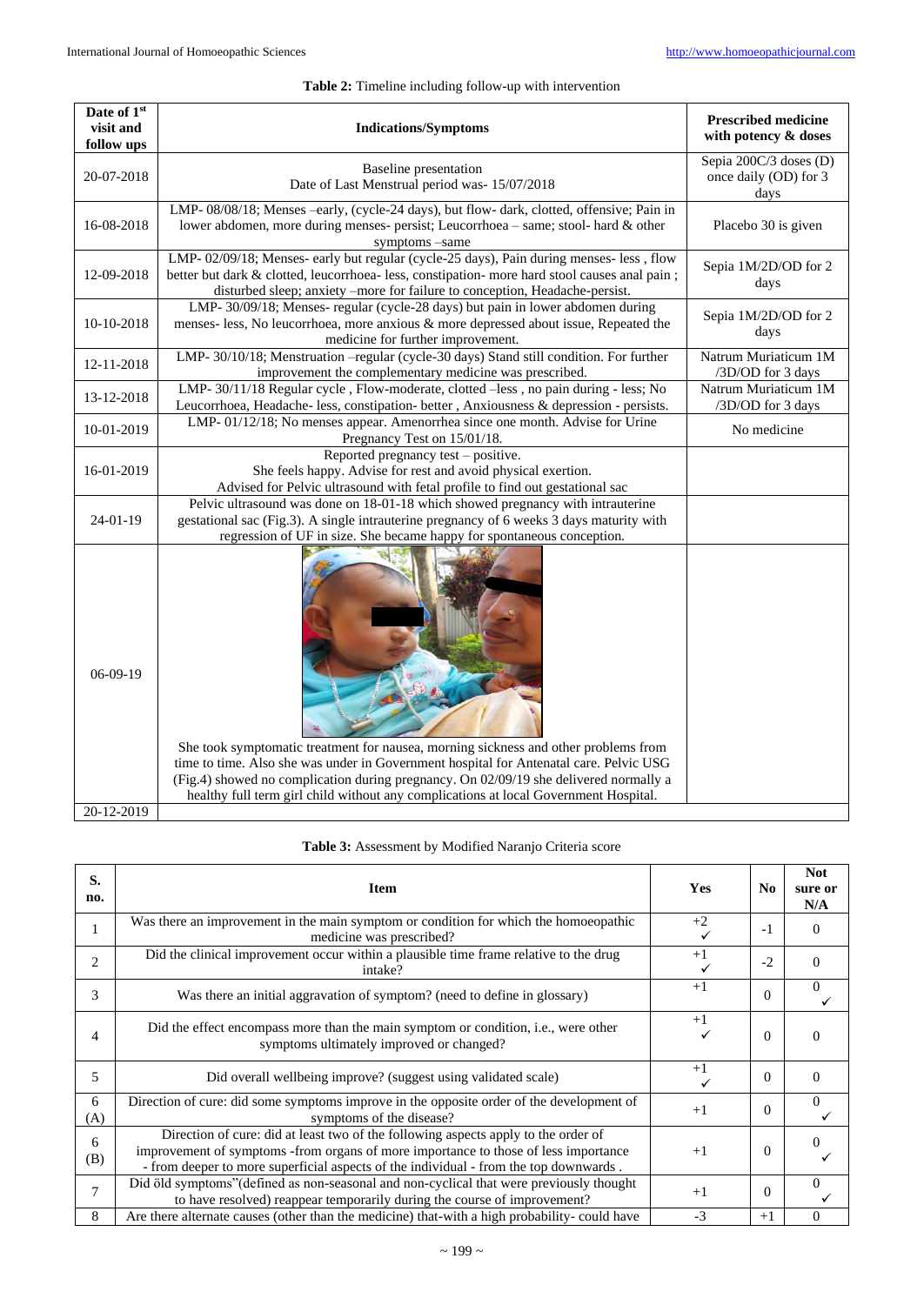|    | caused the improvement? (consider known course of disease, other forms of treatment and  |              |  |  |
|----|------------------------------------------------------------------------------------------|--------------|--|--|
|    | other clinically relevant intervention                                                   |              |  |  |
|    | Was the health improvement confirmed by any objective evidence? (e.g. lab test, clinical |              |  |  |
|    | observation, etc.)                                                                       |              |  |  |
| 10 | Did repeat dosing, if conducted, create similar clinical improvement?                    |              |  |  |
|    | Total score = Maximum score= $13$<br>Minimum score= $03$                                 | $Score = 09$ |  |  |

The interpretation of the total Naranjo Score predicting drug action is as follows: Define:  $>$  or  $=$  9; Probable: 5-8; Possible: 1-4; and Doubtful:  $<$  or  $=$  0

#### **Discussion**

This case report followed HOME-CASE guidelines for reporting the outcomes. This case was a confirmed case of secondary infertility with uterine fibroid. UF affect a woman's quality of life, as well as her fertility and obstetrical outcomes. This study supports the fact that fibroids influence infertility by evaluating spontaneous conception in infertile women with and without fibroid in which found a significant discrepancy in pregnancy rate for infertile women (11% with fibroids versus 25% without fibroids) and removing the fibroids increased the pregnancy rate from 25% to 42% <sup>[26]</sup>. The fifteen included studies that displayed a lower Implantation Rate in women with noncavity-distorting intramural fibroids than in women without fibroid <sup>[7]</sup> The indications of surgery in a woman who is considering the possibility of pregnancy by the natural methods with the presence of submucous or intramural fibroid, greater  $3 \text{ cm}$  in size  $[27]$ . Here, with the individualized constitutional homoeopathic treatment, the larger intramural fibroid (>3cm) regressed significantly as well as implanted successfully and conceive spontaneously. Although the most pregnancies with fibroids are uneventful but the risk of developing complications occur in approximately 10-40% of pregnancies (23, 24) and increases the risk if the fibroids are over 3 cm in size. [27] In this case there was no developing any complications throughout the pregnancy and patient delivered normally a full term healthy female child at local Government Hospital without any complications.

Kalampokas *et al* <sup>[28]</sup> presented a case series in the literature in which homoeopathic treatment showed successful result on female infertility patient. It has been shown in case study Oberai *et al* [29] which showed effective role of homoeopathy in management of fibroids as well as in case reports, Parveen *et al* <sup>[30]</sup> and Rath *et al* <sup>[31]</sup> that homoeopathy have shown the effective role in cases of infertility. This case clearly revealed the effectiveness of individualized constitutional homoeopathy medicine in treatment of infertility and UF.

## **Conclusion**

This case report has shown the constitutional individualized homoeopathic medicines can also improve the fertility of patients with history of infertility and uterine fibroid with no additional obstetric complications. Homoeopathy can be a good alternative treatment for management of uterine fibroid and infertility. However, well designed studies are required for establishing the effectiveness and efficacy of Homoeopathy in treating infertility cases.

#### **Declaration of patient consent**

The author certifies that she has obtained the appropriate

patient consent forms. In the form, the patient has given her consent for her images and other clinical information to be reported in the journal. The patient understands that her name and initials will not be published and due efforts will be made to conceal identity, but anonymity cannot be guaranteed.

#### **Financial support and sponsorship** Nil

## **References**

- 1. Purohit P, Vigneswaran K. Fibroids and Infertility; Curr Obstet Gynecol Rep 2016; 5:81-88DOI 10.1007/s13669-016-0162-2
- 2. Elugwaraonu O, Okojie AIO, Okhia O, Oyadoghan GP. The incidenceof uterine fibroid among reproductive age women. IJBAIR. 2013; 2(3):55-60.
- 3. ASRM Practise Committee. Myomas and reproductive function.Fertil Steril. 2006; 86:S194-9. This article reviews the then currentmethods of management of fibroid and also examines the relationship between the fibroid and reproductive function.
- 4. Bulun SE. "Uterine fibroids," The New England Journal of Medicine, 2013; 369(14):1344-1355.
- 5. Buttram Jr VC, Reiter RC. "Uterine leiomyomata: etiology, symptomatology, and management," Fertility and Sterility, 1981; 36(4):433-445.
- 6. Verkauf BS. "Myomectomy for fertility enhancement and preservation," Fertility and Sterility. 1992; 58(1):1- 15,
- 7. Wang Li Chen X, Hengyu Wang, Qin Li, Xiru Liu, Hongbo Qi. The Impact of Noncavity-Distorting Intramural Fibroids on the Efficacy of In Vitro Fertilization-Embryo Transfer: An Updated Meta-Analysis; September, 2018,
- 8. Pritts EA, Parker WH, Olive DL. "Fibroids and infertility: an updated systematic review of the evidence," Fertility and Sterility. 2009; 91(4):1215- 1223,
- 9. Eldar-Geva T, Meagher S, Healy DL, MacLachlan V, Breheny S, Wood C. "Effect of intramural, subserosal, and submucosal uterine fibroids on the outcome of assisted reproductive technology treatment," Fertility and Sterility. 1998; 70(4):687-691.
- 10. Donnez J, Jadoul P. What are the implications of myomas on fertility? A need for a debate? Hum Reprod. 2002; 17:1424-30.
- 11. Dubuisson JB, Fauconnier A, Chapron C, Kreiker G, Nörgaard C. Second look after laparoscopic myomectomy. Hum Reprod. 1998; 13(8):2102-6
- 12. Guo XC, BS, James H. Segars; The Impact and Management of Fibroids for Fertility: an evidencebased approach; Obstet Gynecol Clinics of North America, 2012.
- 13. Iqbal JQ, Ali S, Vatsalya B, Ponnan HB, Nikhat PS. Role of homoeopathic medicines in treating uterine